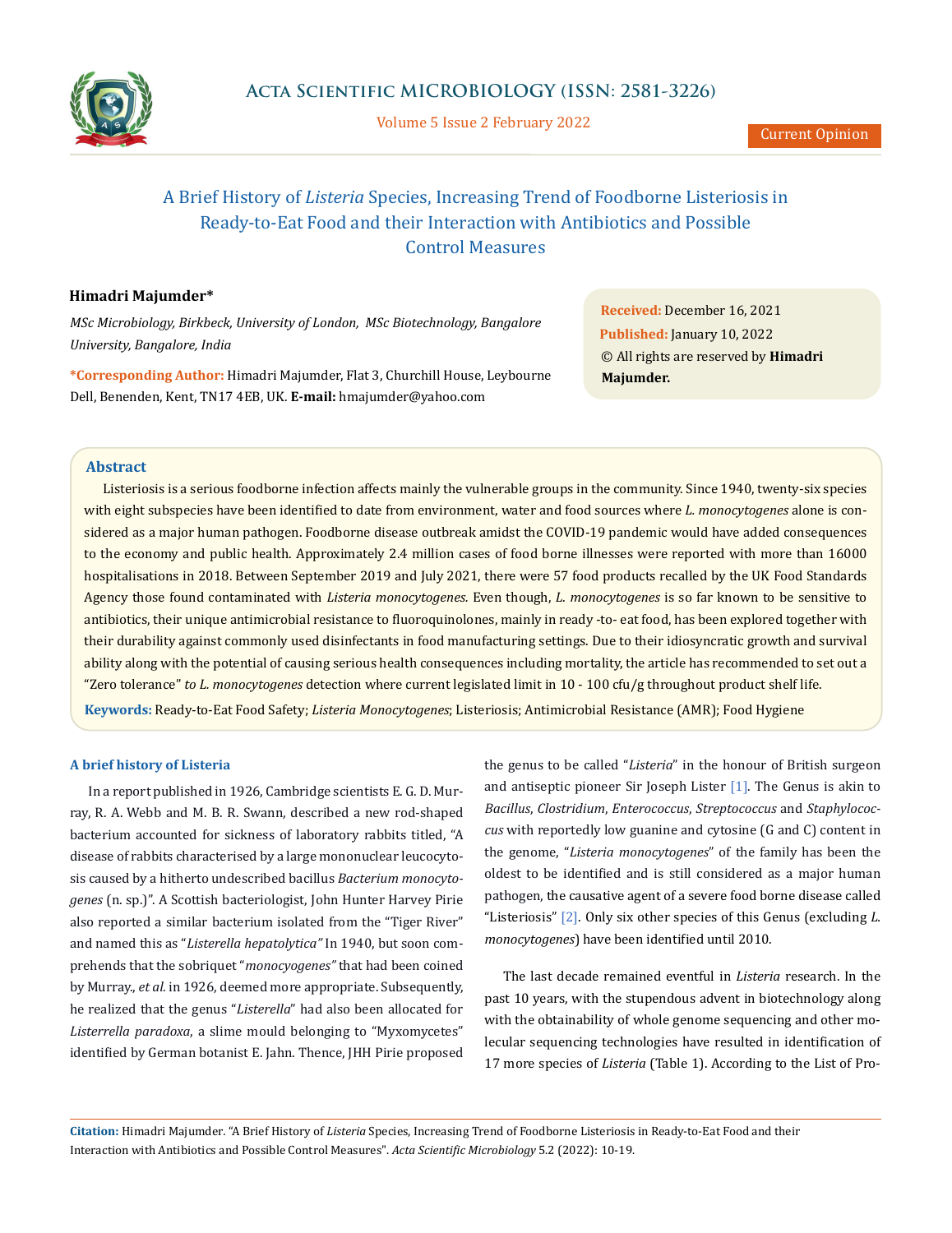karyotic names withstanding in Nomenclature (LPSN), founded in 1997, the genre also have maximum two subspecies belonging to Listeria grayi, Listeria ivanovii*,* Listeria fleischmannii *and* Listeria cossartiae [3]. The species called Listeria denitrificans isolated by Prevot In 1961 [3] was challenged in 1987 by Rocourt., *et al.* through 16S ribosomal-RNA study which inveterate that phylogenetically the species has better similarities to *Actinomycetes* subdivision, therefore was placed in a novel Genus (Gen. Nov.) called *Jonesia,* in the honour of British microbiologist, Dorothy Jones. Another novel species, Listeria murrayi, capable of fermenting mannitol and reducing nitrate, was proposed by Welshimer and Meredith in 1971 [7]. A review study through DNA hybridisation, ribosomal-RNA restriction fragment length polymorphism (rRNA-RFLP) and multilocus enzyme electrophoresis (MEE) of the species Listeria grayi and Listeria murrayi showed that both species are genetically very similar hence proposed to be placed under single species, as L. grayi [8]. However, Sallen., *et al.* through 23S rRNA sequencing, together with Polymerase Chain Reaction (PCR) amplification of ribosomal DNA gene along with direct cycle sequencing with eubacterial primer, proposed to have two subspecies namely, L. grayi subsp. grayi and L. grayi subsp. murrayi [9].

Investigation by Boerlin., *et al.* 1992, through DNA homology, Listeria ivanovii was further divided in to two subspecies namely Listeria ivanovii subsp. ivanovii and Listeria ivanovii subsp. londoniensis both of which are distinguishable through biochemical tests, i. e. fermenting of N-acetyl-β-D-Mannosamine and ribose [10]. Similar molecular techniques have also enabled to determine two subspecies for Listeria fleischmannii such as Listeria fleischmannii subsp. coloradonensis and Listeria fleischmannii subsp. fleischmannii [11]. The latest species to include in the genus are Listeria cossartiae (subsp. cayugensis and subsp. cossartiae) Listeria immobilis, Listeria portnoyi, Listeria rustica, L. farberi, all of which has been identified using whole genome sequencing (WGS) and phylogenetic analysis [5].

|  | <b>Table 1:</b> List of <i>Listeria</i> species identified from diverse source in chronological order. |
|--|--------------------------------------------------------------------------------------------------------|
|--|--------------------------------------------------------------------------------------------------------|

|                | <b>Species</b>            | <b>Year</b><br><b>Identified</b> | $Sub-$<br>species | <b>Habitat</b>                                         | <b>Publication</b>                       | <b>Etymology</b>                                                                                        | <b>Subspecies</b><br><b>Year</b> | <b>Etymology</b>                                                        |
|----------------|---------------------------|----------------------------------|-------------------|--------------------------------------------------------|------------------------------------------|---------------------------------------------------------------------------------------------------------|----------------------------------|-------------------------------------------------------------------------|
| 1              | Listeria<br>monocytogenes | Named in<br>1940                 | None              | Moist<br>Environment.<br>Soil, Water,<br>decaying food | Murray., et<br>al. 1926,<br>Pirie 1940   | Monocytosis-<br>producing;<br>identified 1926<br>as Bacterium<br>monocytogenes<br>by E.G.D. Mur-<br>ray |                                  |                                                                         |
| $\overline{2}$ | Listeria grayi            | 1966                             | Subsp. murrayi    | Environment,<br>Soil, Food                             | Errebo<br>Larsen and<br>Seeliger<br>1966 | In honor of<br>M.L. Gray, an<br>American                                                                | Sallen., et al.<br>1996          | E.G.D.<br>Murray,<br>co-discoverer<br>of Listeria<br>monocyto-<br>genes |
|                |                           |                                  | Subsp. grayi      | Environment.<br>Soil, Food                             |                                          | bacteriologist                                                                                          | Sallen., et al.<br>1996          | M.L. Gray,<br>American<br>bacteriologist                                |
| 3              | Listeria murrayi          | 1971                             | None              | Environment.<br>Soil, Food                             | Welshimer<br>and<br>Meredith<br>1971     | E.G.D. Murray,<br>co-discoverer of<br>Listeria<br>monocytogenes                                         |                                  |                                                                         |
| 4              | Listeria innocua          | 1983                             | None              | Environment,<br>Soil, Food                             |                                          | Harmless                                                                                                |                                  |                                                                         |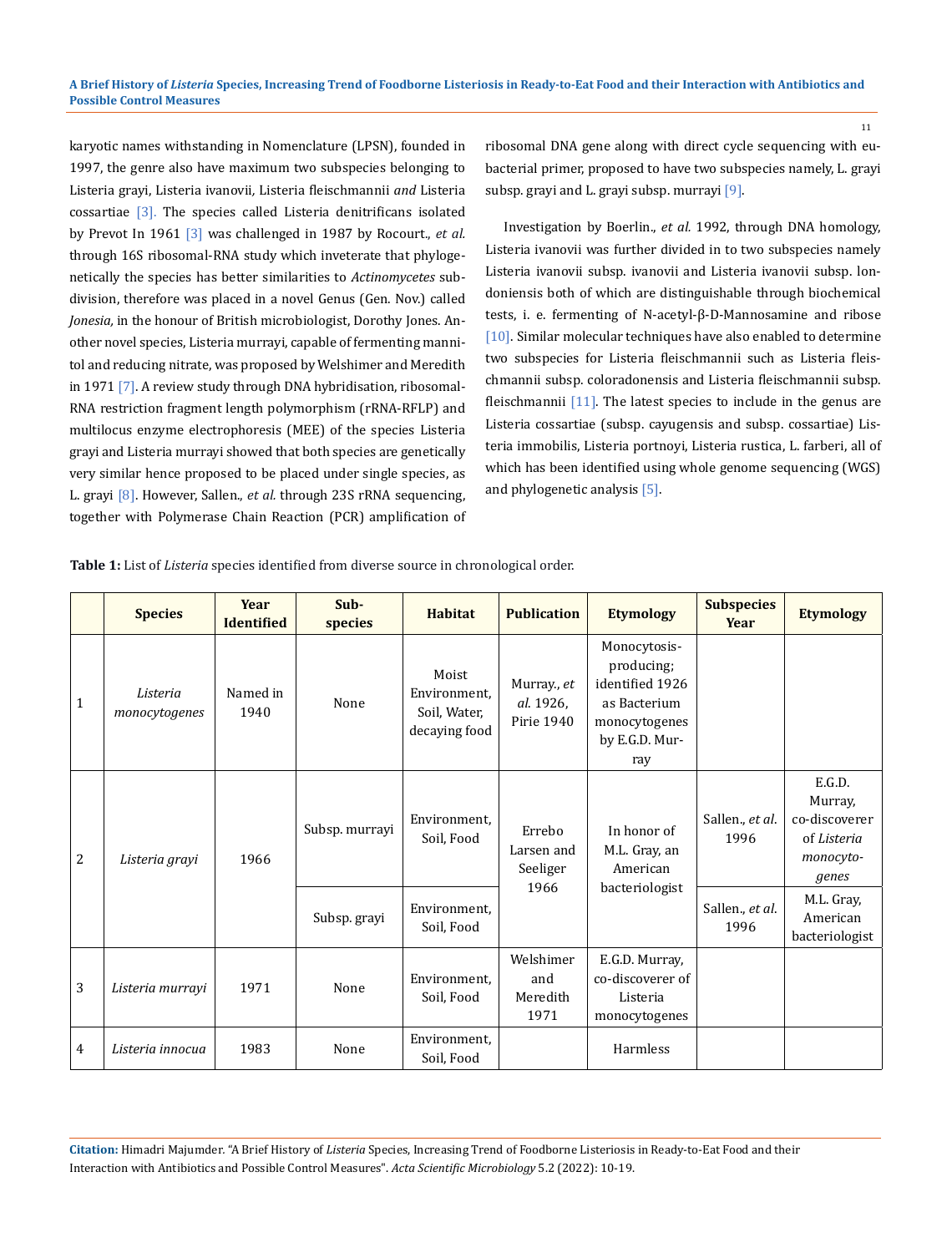|    |                           |      |                          |                                                                                 |                                |                                                                                                                                           |                             | 12                                                                                                                       |  |                          |                                                                |
|----|---------------------------|------|--------------------------|---------------------------------------------------------------------------------|--------------------------------|-------------------------------------------------------------------------------------------------------------------------------------------|-----------------------------|--------------------------------------------------------------------------------------------------------------------------|--|--------------------------|----------------------------------------------------------------|
| 5  | Listeria<br>welshimeri    | 1983 | None                     | Environment,<br>Soil, Food                                                      | Rocourt and<br>Grimont<br>1983 | Named in honor<br>of Herbert J.<br>Welshimer, an<br>American bacte-<br>riologist                                                          |                             |                                                                                                                          |  |                          |                                                                |
| 6  | Listeria seeligeri        | 1983 | None                     | Environment,<br>Soil, Food                                                      | Rocourt and<br>Grimont<br>1983 | In honor of<br>Heinz P.R.<br>Seeliger, a<br>German<br>bacteriologist                                                                      |                             |                                                                                                                          |  |                          |                                                                |
| 7  | Listeria ivanovii         | 1992 | Subsp.<br>londoniensis   | Environment,<br>Soil, Food                                                      | Seeliger., et<br>al. 1984,     | In honor of Ivan<br>Ivanov, a<br>Bulgarian<br>bacteriologist                                                                              | Boerlin., et<br>al. 1992    | Relating to<br>London, On-<br>tario, Canada,<br>where E. G. D.<br>Murray and R.<br>G. E. Murray<br>worked on<br>Listeria |  |                          |                                                                |
|    |                           | 1984 | Subsp. ivanovii          | Environment,<br>Soil, Food                                                      |                                |                                                                                                                                           |                             |                                                                                                                          |  | Boerlin., et<br>al. 1992 | In respect of<br>Ivan Ivanov,<br>a Bulgarian<br>bacteriologist |
| 8  | Listeria marthii          | 2010 | None                     | Soil and<br>Water from<br>Finger lakes<br>National<br>Forest, NY,<br><b>USA</b> | Graves., et<br>al. 2010        | Professor Elmer<br>H. Marth, for<br>his research<br>and Contribu-<br>tions on Listeria<br>monocytogenes                                   |                             |                                                                                                                          |  |                          |                                                                |
| 9  | Listeria<br>rocourtiae    | 2010 | None                     | Pre-cut<br>Lettuce in<br>Austria                                                | Leclercq., et<br>al. 2010      | Jocelyne<br>Rocourt, a<br>French<br>bacteriologist,<br>whose work<br>had a major<br>impact on the<br>taxonomy<br>of the genus<br>Listeria |                             |                                                                                                                          |  |                          |                                                                |
|    | Listeria<br>fleischmannii | 2013 | Subsp.<br>fleischmannii  | Environment                                                                     | Bertsch., et                   | Scientist<br>Professor<br>Wilhelm                                                                                                         | den Bakker.,<br>et al. 2013 | Professor<br>Wilhelm<br>Fleischmann,<br>the founder of<br>Dairy Science<br>and<br>Technology                             |  |                          |                                                                |
| 10 |                           |      | subsp.<br>coloradonensis | and Food, i. e<br>Cheese                                                        | al. 2013                       | Fleischmann,<br>the founder of<br>Dairy Science<br>and Technology                                                                         | den Bakker.,<br>et al. 2013 | Belonging<br>to Colorado,<br>the USA state<br>from which<br>the type<br>strain was<br>first isolated                     |  |                          |                                                                |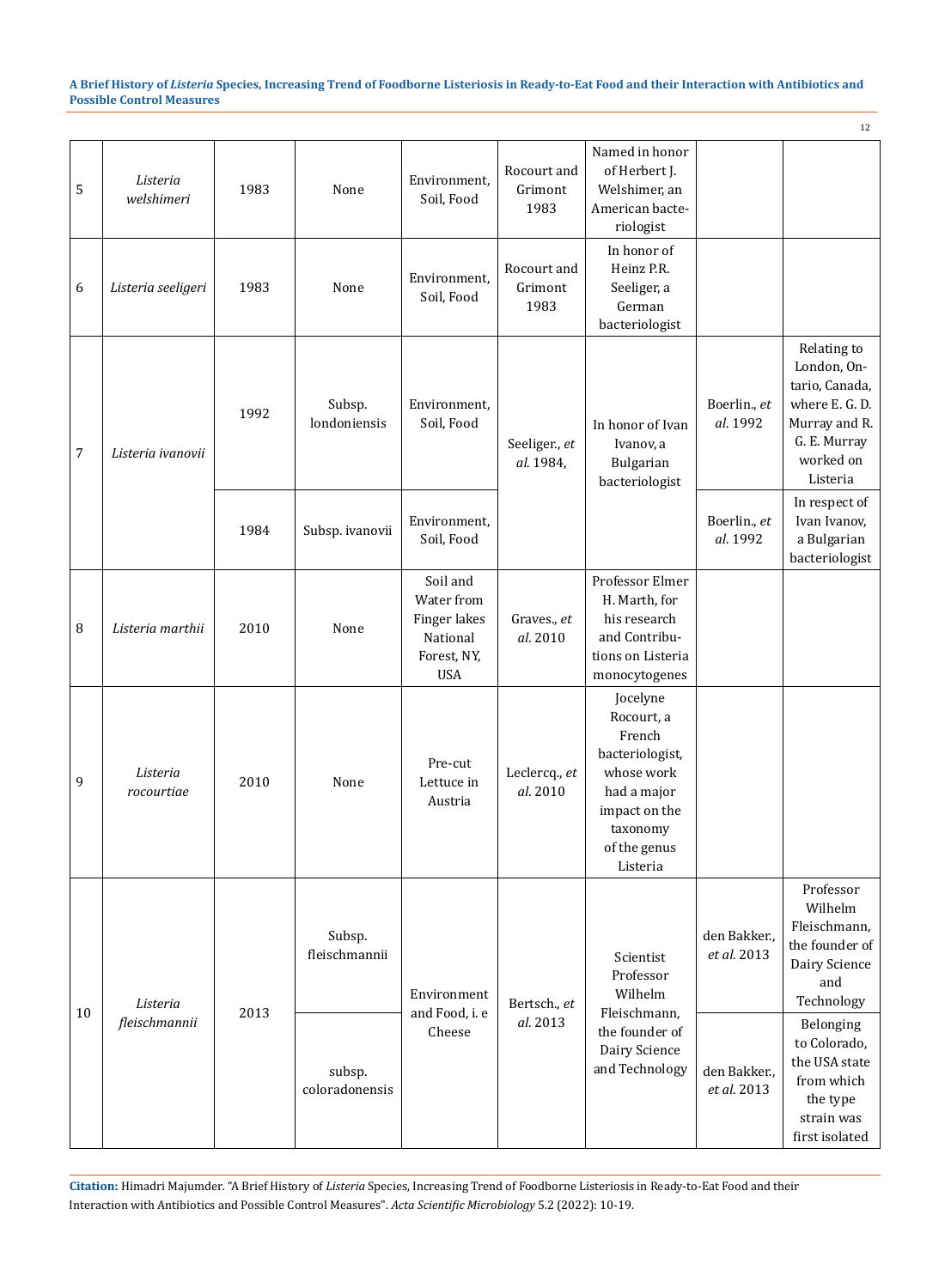|    |                                     |      |      |                                             |                              |                                                                                                                                                                              | 13 |
|----|-------------------------------------|------|------|---------------------------------------------|------------------------------|------------------------------------------------------------------------------------------------------------------------------------------------------------------------------|----|
| 11 | Listeria<br>weihenstepha-<br>nensis | 2013 | None | Water                                       | Lang Halter.,<br>et al. 2013 | Freising/Wei-<br>henstephan<br>in southern<br>Germany, where<br>the type strain<br>was identified<br>in aquatic plant<br>called "Lemna<br>trisulca" in<br>freshwater<br>pond |    |
| 12 | L. aquatica                         | 2014 | None | Water                                       | Den Bakker.,<br>et al. 2014  | Aqua or water                                                                                                                                                                |    |
| 13 | L. cornellensis                     | 2014 | None | Agri and<br>Natural Env                     | Den Bakker.,<br>et al. 2014  | Cornell<br>University<br>where most of<br>the research<br>were performed                                                                                                     |    |
| 14 | Listeria<br>floridensis             | 2014 | None | Agricultural<br>and natural<br>environments | Den Bakker.,<br>et al. 2014  | State of Florida<br>in the USA,<br>where the<br>strain was first<br>isolated                                                                                                 |    |
| 15 | Listeria riparia                    | 2014 | None | Agricultural<br>and natural<br>environments | Den Bakker.,<br>et al. 2014  | The bank of a<br>river or stream                                                                                                                                             |    |
| 16 | Listeria<br>grandensis              | 2014 | None | Agricultural<br>and natural<br>environments | Den Bakker.,<br>et al. 2014  | County Grand<br>where the<br>strain was first<br>isolated                                                                                                                    |    |
| 17 | L. booriae                          | 2015 | None | Food<br>processing<br>environment           | Weller., et al.<br>2015      | Kathryn Boor,<br>A food scien-<br>tist, for her<br>contribution<br>to understand<br>the biology of<br>Listeria                                                               |    |
| 18 | Listeria<br>newyorkensis            | 2015 | None | Food<br>processing<br>Environment           | Weller., et al.<br>2015      | Belonging to<br>the state of New<br>York in the USA                                                                                                                          |    |
| 19 | Listeria goaensis                   | 2018 | None | Mangrove<br>swamps                          | Doijad., et<br>al. 2018      | State of Goa in<br>India, the place<br>from which the<br>isolate<br>originated                                                                                               |    |
| 20 | Listeria<br>thailandensis           | 2019 | None | Food sample,<br>i. e. Fried<br>chicken      | Leclercq., et<br>al. 2019    | Thailand, the<br>country where<br>the type of<br>strain was origi-<br>nally isolated                                                                                         |    |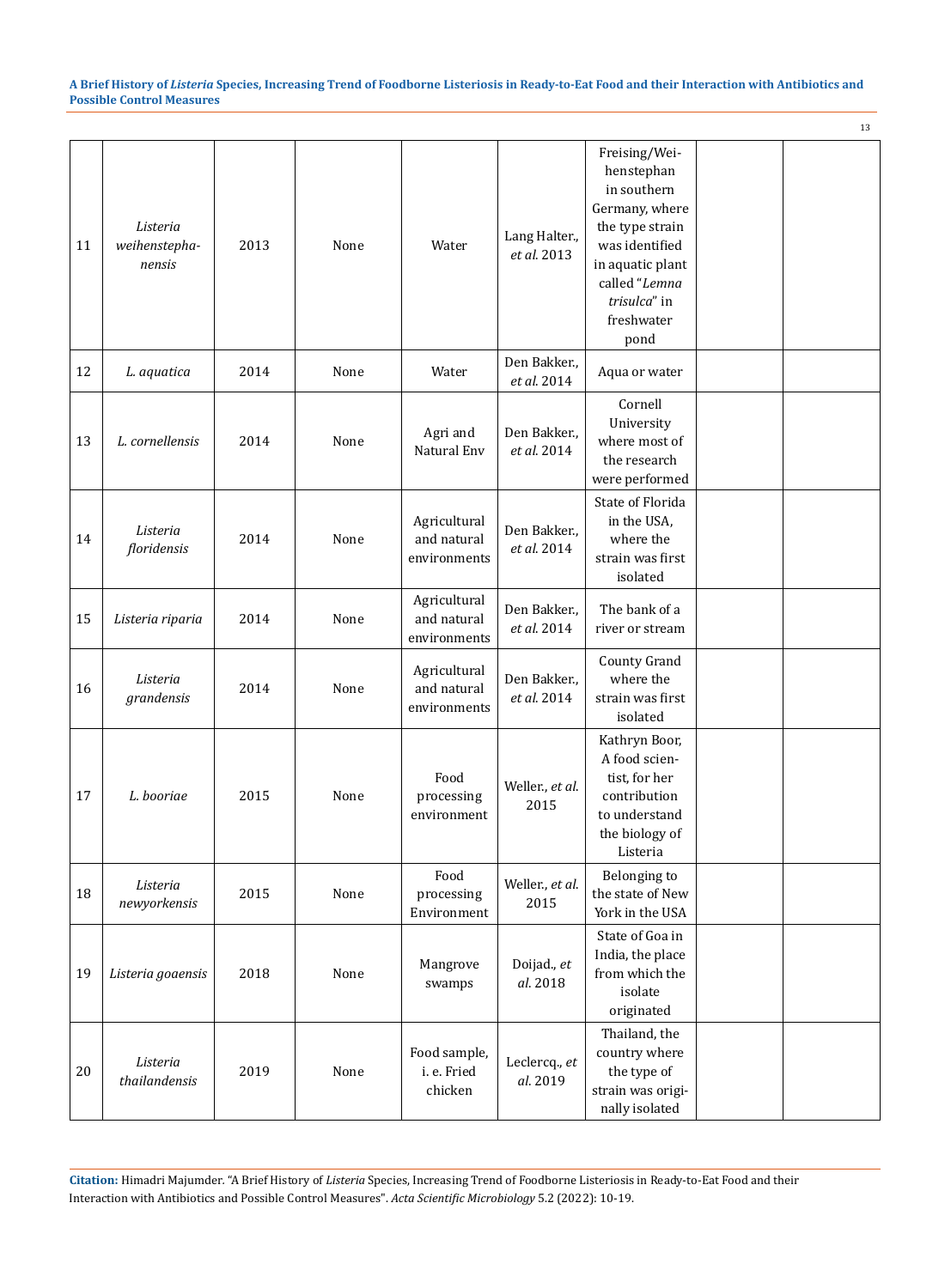|    |                       |      |                      |                                                                   |                          |                                                                                                                                                 |                         | 14                                                                                                                                                           |  |
|----|-----------------------|------|----------------------|-------------------------------------------------------------------|--------------------------|-------------------------------------------------------------------------------------------------------------------------------------------------|-------------------------|--------------------------------------------------------------------------------------------------------------------------------------------------------------|--|
| 21 | Listeria<br>valentina | 2020 | None                 | Utensils, i. e.<br>water trough<br>and faeces of<br>healthy sheep | Quereda., et<br>al. 2020 | Valencia, the<br>region of Spain<br>where the type<br>of strain was<br>isolated                                                                 |                         |                                                                                                                                                              |  |
| 22 | Listeria              | 2021 | subsp.<br>cayugensis | Agricultural<br>water and<br>natural<br>environments              | Carlin., et al.<br>2021  | Dr. Pascale<br>Cossart for her<br>research contri-<br>butions toward                                                                            | Carlin., et al.<br>2021 | Cayuga Lake,<br>one of the<br><b>Finger Lakes</b><br>in Central<br>New York,<br>and adjacent<br>to Ithaca, USA,<br>where Cornell<br>University is<br>located |  |
|    | cossartiae            |      | subsp.<br>cossartiae | Agricultural<br>water and<br>natural<br>environments              | Carlin., et al.<br>2021  | our understand-<br>ing<br>of Listeria<br>monocytogenes<br>virulence                                                                             | Carlin., et al.<br>2021 | Dr. Pascale<br>Cossart for<br>her research<br>contributions<br>toward our<br>understand-<br>ing of Listeria<br>monocyto-<br>genes<br>virulence               |  |
| 23 | Listeria<br>immobilis | 2021 | None                 | Agricultural<br>water and<br>natural<br>environments              | Carlin., et al.<br>2021  | Non-motile<br>named for the<br>species distinct<br>lack of motil-<br>ity, an atypical<br>characteristic<br>of sensu stricto<br>Listeria species |                         |                                                                                                                                                              |  |
| 24 | Listeria portnoyi     | 2021 | None                 | Agricultural<br>water and<br>natural<br>environments              | Carlin., et al.<br>2021  | Dr. Daniel<br>Portnoy for his<br>contributions<br>to our under-<br>standing of L.<br>monocytogenes<br>virulence and<br>pathogenicity            |                         |                                                                                                                                                              |  |
| 25 | Listeria rustica      | 2021 | None                 | Agricultural<br>water and<br>natural<br>environments              | Carlin., et al.<br>2021  | Of rural origin'<br>named to<br>commemorate<br>the rural<br>location from<br>which this<br>species was<br>isolated                              |                         |                                                                                                                                                              |  |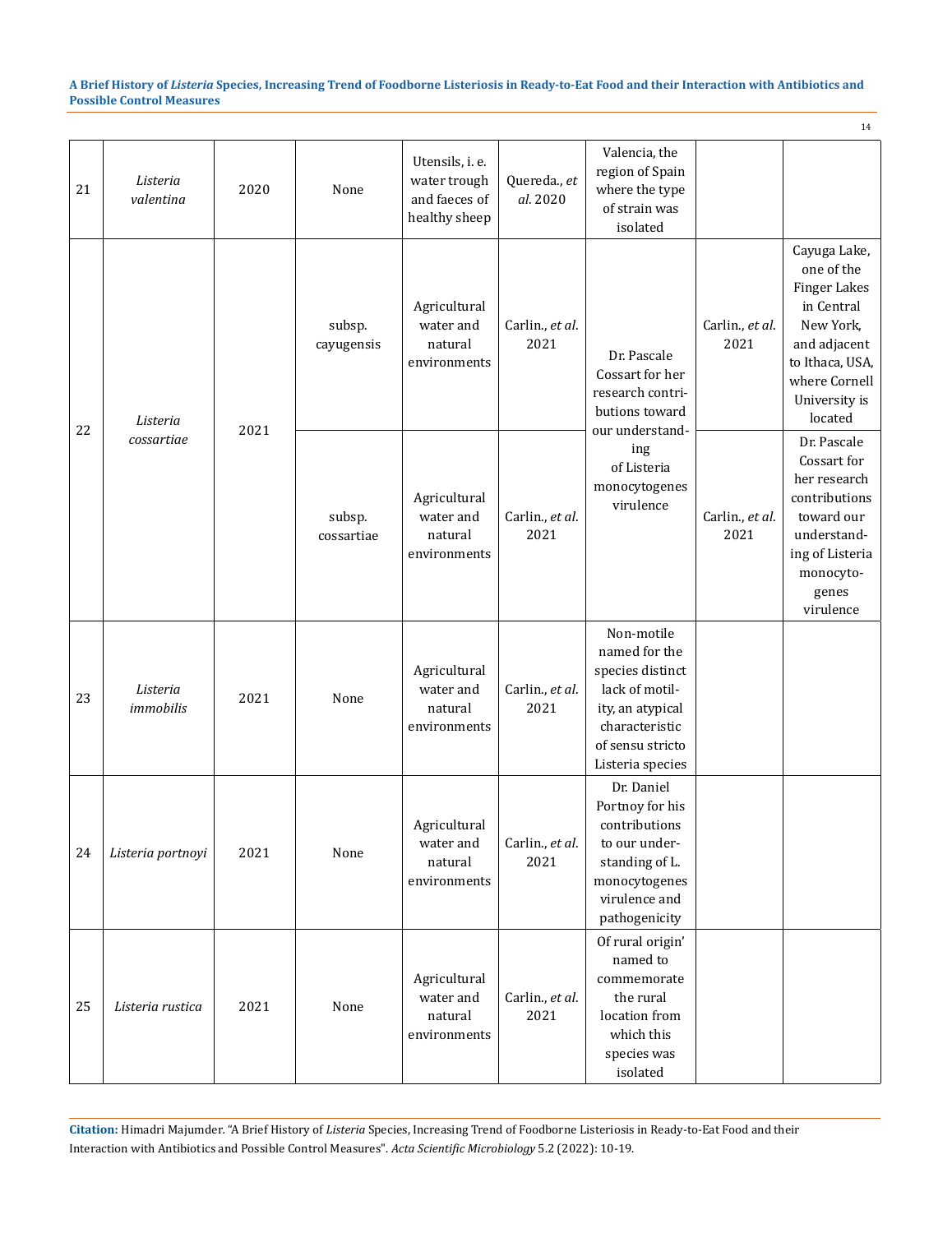| 26 | L. farberi | 2021 | None | Agricultural<br>water and<br>natural<br>environments | Carlin., et al.<br>2021 | Dr. Jeff Farber<br>for his<br>contributions to<br>both our<br>understand-<br>ing of<br>Listeria and the<br>advancement of<br>food safety |  |  |
|----|------------|------|------|------------------------------------------------------|-------------------------|------------------------------------------------------------------------------------------------------------------------------------------|--|--|
|----|------------|------|------|------------------------------------------------------|-------------------------|------------------------------------------------------------------------------------------------------------------------------------------|--|--|

**Table 1:** List of *Listeria* species identified from diverse source in chronological order.

#### **Ready-to-eat food business and Food Borne Listeriosis**

The UK food and drink industry, so far, the biggest manufacturing sector which is larger than the automotive and aerospace industries combined. The industry alone contributed more than £28 billion in 2018 to the national economy as reported by the food and drink federation (https://www.fdf.org.uk/statsataglance.aspx). Consumption of ready to eat foods are skyrocketing to meet the pace of the busy world. According to the IGD forecast, a food and consumer goods think tank, the UK food- to- go business sector to grow by 26.4% by 2024 [12]. However, threat of food borne illnesses pose to obscure the ongoing achievements. The food standards agency (FSA) has estimated that food borne illnesses have costed approximately £9.2 billion in 2018 that includes human misery and affliction in monetary denomination  $[16]$ . During the bleak era of the COVID-19 pandemic, it is expected that other sources of illnesses, mainly those originate through food ingestion, are not overshadowed, in order to keep the hospital beds less occupied for the patient who needs urgent treatment. There were approximately 2.4 million cases of food borne illnesses with more than sixteen thousand hospitalisations reported in the UK in 2018  $[16]$ . Listeriosis is a severe foodborne illness-particularly to the pregnant women causing miscarriage, abortion even results in stillbirth and high rate of mortality to elderly and immunocompromised individuals which is estimated to be greater than 30% by EFSA in 2015 [13]. Incubation period or the onset of the disease caused by *Listeria monocytogenes* can be as long as 70 days [14]. These foodborne pathogens are gram positive, non-spore forming, non-capsulated, rod-shaped bacteria which is ubiquitous as a saprophytic pathogen in soil, water, sewage and in plant decaying. They also fall in the group called "psychrotrophs" for their resilience to refrigeration temperature  $[15,27]$ . These moderate "halophiles"  $[16]$  with the ability to withstand up to 20% salt and capable of developing biofilms in food contact surfaces made of even plastic and stainless steel [27]. The pathogen has so far been characterized in to four major serotypes 1/2a, 1/2b, 1/2c and 4b, three of which, except 1/2c, are considered as important food-borne strains [29]. During the period of lockdown, most of the businesses have to cope with the stressed supply chain with limited workforce. It is, therefore, a challenge maintaining a tensile food safety supply chain in order to mitigate the threat of hunger and food insecurity [30].

15

#### **Increasing trend of Listeriosis in ready- to- eat foods**

The European Union has seen 60% rise in Listeria related infections with 270 fatalities in 7 years from 2008 to 2015 as a result of surging demand in ready-to-eat foods [31]. Infections caused by Listeria pathogen were accounted for 16% deaths, the highest figure among other bacterial food borne diseases such as, *Campylobacter* and *C. perfringens* infection [18]. A review of the pathogen's outbreak reported in the ProMed (global outbreak reporting system) between 1996 and 2018 has been carried out by Desai and team in 2019. Listeria events reported by thirty countries showed a clear increase in the Listeriosis cases between 2012 and 2018 linked with long-established food vehicles, mainly, ready to eat foods, soft cheeses and smoked seafood [17]. Whole genome sequencing has confirmed that the largest outbreak of Listeriosis in South Africa between 2017 and 2018 also shared the links with ready-to-eat processed meat [32].

The Food Standards Agency, UK has alerted 57 ready -to eat products those were contaminated with *L. monocytogenes* were recalled by the manufacturer or retailer in a year between September 2019 and mid 2021 (Table 2).

New foods associated with the pathogen, such as, cantaloupe melon, asparagus soup, frozen fruits and vegetables including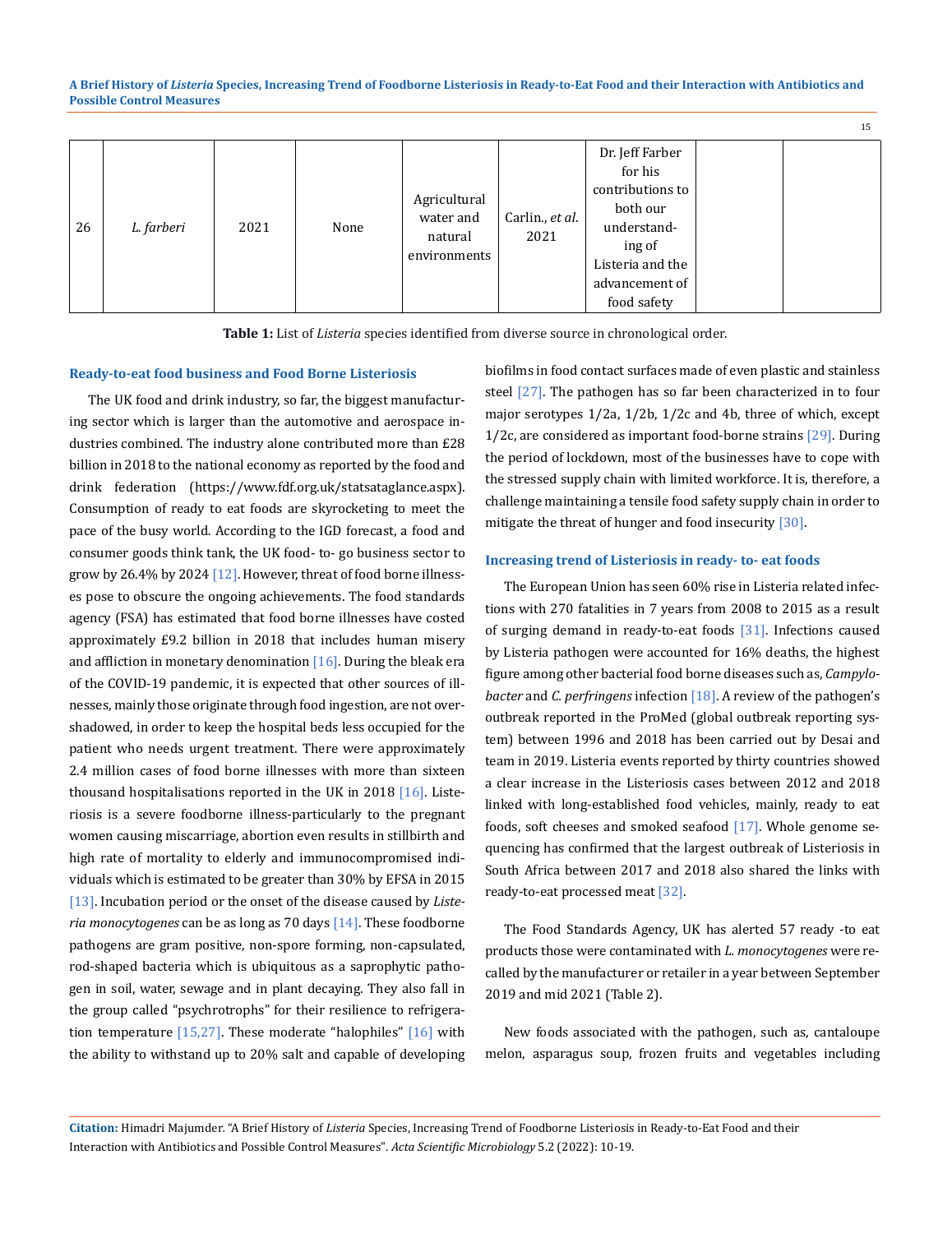| <b>Alert Date</b><br>by Food<br><b>Standards</b><br>Agency | Manufacturer/<br><b>Retailer/Brand</b> | <b>Number</b><br>of<br><b>Product</b><br><b>Recalled</b> | <b>Product</b><br><b>Type</b>                                                                         |
|------------------------------------------------------------|----------------------------------------|----------------------------------------------------------|-------------------------------------------------------------------------------------------------------|
| 14-Sep-19                                                  | Soupologie                             | 3                                                        | Soup containing<br>Carrot, Red pepper,<br>Broccoli, Pea, Basil,<br>Leek                               |
| 20-Sep-19                                                  | Pipers Crisps                          | 7                                                        | Anglesey Sea Salt<br>and Karnataka<br><b>Black Pepper Crisps</b>                                      |
| 13-Dec-19                                                  | Yaadgaar                               | $\mathbf{1}$                                             | Rasmalai (Indian<br>style sweet)                                                                      |
| 09-May-20                                                  | Morrisons                              | 10                                                       | Market street living<br>herbs (Basil, Chives,<br>Coriander, Dill,<br>Parsley, Mint and<br>Thyme)      |
| 31-Jul-20                                                  | <b>Bread Spread</b>                    | 21                                                       | Chicken containing<br>sandwiches, wraps,<br>tortilla, torpido,<br>French stick, roll<br>and baguettes |
| 10-Sep-20                                                  | Faughan Foods                          | 1                                                        | <b>Glensallagh Roast</b><br>Chicken                                                                   |
| 21-Sep-20                                                  | <b>Dunnes Stores</b>                   | 2                                                        | Cooked Chiicken<br>and Tikka Style<br>Chicken                                                         |
| 21-Sep-20                                                  | Faughan Foods                          | 2                                                        | <b>Glensallagh Roast</b><br>and Tikka Style<br>Chicken Brest<br>pieces                                |
| 30-Oct-20                                                  | Bettinehoeve                           | 5                                                        | <b>Goats Cheese</b>                                                                                   |
| 14-Jan-21                                                  | Tesco                                  | 1                                                        | <b>Finest Taleggio</b>                                                                                |
| 09-June-21                                                 | Cheese on the<br>Wey                   | $\mathbf{1}$                                             | <b>Blue Millie Cheese</b>                                                                             |
| 27-July-21                                                 | Cahill's Farm                          | 3                                                        | Several Cheese<br>Products                                                                            |

| <b>Table 2:</b> Ready- to- eat foods recalled by the Food Standards |
|---------------------------------------------------------------------|
| Agency.                                                             |

broccoli, cauliflower, peas, onions, peppers, sweet potatoes, corn, blueberries, cranberries, peaches, raspberries, strawberries, ice creams, mashed potatoes, sprouts, chopped celeries, mashed potatoes, sandwiches and wraps have been added to the list lengthening traditionally known food vehicles such as soft cheeses, dairy products, pates, smoked seafoods and sausages [17].

#### **Antimicrobial resistance (AMR) in Listeria monocytogenes**

16

Antibiotics intervention is often deemed necessary to treat Listeria infection. So far reports indicate that *Listeria monocytogenes* is generally susceptible against antimicrobials used to treat Gram-positive bacteria. However, evidence higher rate of preponderance of the pathogen associated with foods and the emergence antibiotic resistance are posing concern to the public health [26]. A number of recent studies have reported that at least 30% isolates from ready-to-eat food origin (garlic bread, cheese, frozen bread, fermented sausage and other ready-to- eat foods) manifested multiple antibiotic resistance against fluoroquinolone (Ciprofloxacin), macrolide (Erythromycin) and Nitrofurantoin those belonged to 1/2a, 1/2b and 4b strains of *Listeria monocytogenes* [13] including higher resistance found against oxacillin, kanamycin, levofloxacin, teicoplanin and amoxicillin [26].

There are several ways the microorganisms may attain antimicrobial resistant property, such as, by acquiring genes through horizontal genes transfer, by altering metabolic pathway, by genetic mutations to decreasing cellular intake of antimicrobial agents and by acquiring cellular efflux pump to extrude antimicrobials from the cells. Efflux mechanism so far been studied in detail has been claimed to present in all bacterial species [19]. It is interesting that the studies carried out by Komora, N., *et al.* in 2017 and Olaimat, A. N., *et al.* in 2018, both reporting antimicrobial resistance of *Listeria monocytogenes to* fluroquinolones. Intriguing to follow that both food and clinical origins were more tolerant to acid and osmotic stresses [13]. The team also looked into a suspected special behavioural characteristic called "active efflux". The mechanism was previously spotted and described by Hiroshi Nikaido in 1994 as a mechanism of drug resistance. Presence of the efflux mechanism in food isolates were well revealed, specifically, to fluoroquinolone. They also showed active efflux of benzalkonium chloride (quats or quaternary ammonium compounds) and hydrogen peroxide, which are used as primary disinfectants to many food industries and often in the ready to eat foods settings. Genes associated with benzalkonium chloride efflux such as, mdrl been documented by Romanuva., *et al*. in 2006 which was again proved in 2015 by the work of Tamburro M., *et al.* reporting of 60% increase in transcription of efflux mechanism in *L. monocytogenes* using sublethal dose of the compound. It is, hence, necessary to take lessons in order to tackle and invigilate this food borne pathogen in the food productions.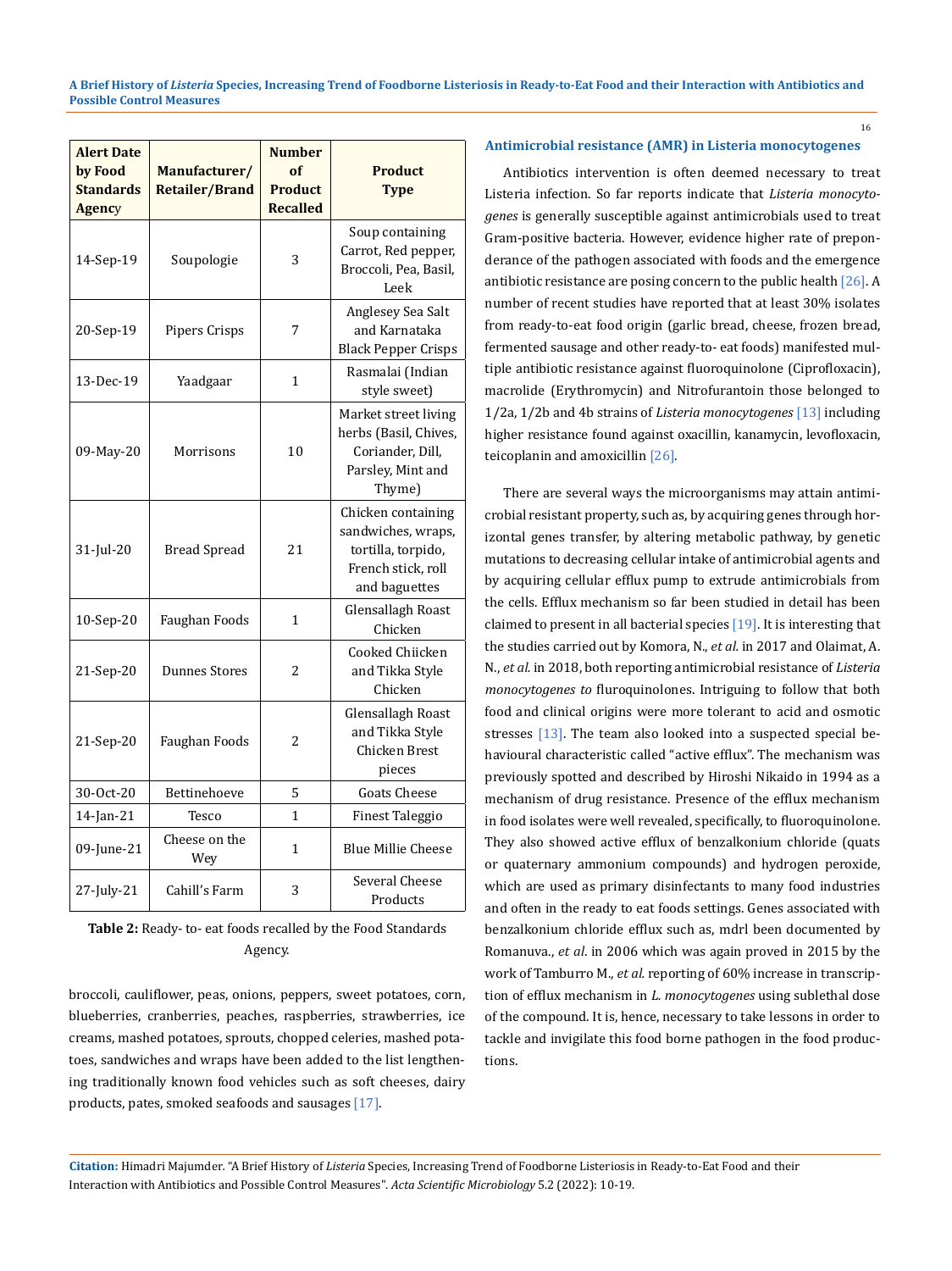#### **Control of Listeria monocytogenes and species in factory settings**

So far, as a pathogen, *Listeria monocytogenes* has broadly been recognised as sensitive to pH lower than 3.0, increasing sensitivity by addition of 5% ethanol (V/V) as reported by Barker and Park in 2001. They are believed to have sensitivity to organic acids and osmotic stress too [13]. In a study, we have verified the claim at a lower pH using *Listeria innocua* NCTC 11288, detail of the study remains undisclosed according to company's business policy. Psychrotrophic property of these bacteria provides them with advantages to outcompete other mesophilic bacteria. It is thus important to clear out every recess with effective terminal disinfectant. Disinfectant based on sodium hypochlorite, in most cases, is the choice of disinfectant due to their strong disinfectant property, ease of availability, and cost effectiveness. However, environmental impact of the hypochlorite is now well understood. Therefore, USDA and other government authorities, including the Department of food and rural affairs, UK, have approved broad spectrum disinfectants [33] based on malic acid, sulphamidic acid, sodium toluenesulphonate, dipotassium peroxodisulphate and dipentene. Also, quarternary ammonium with amphoteric compound based terminal disinfectants provide good control against Listeria burden in the factory. Hazard analysis and critical control point (HACCP) guidelines provide important role in identifying, eliminating and monitoring of critical production, packaging, storage and distribution process. Furthermore, routine sampling and testing of the raw materials, in-line production sampling, finished products, pre and post operational sampling of various equipment, blade and mixers shed light on the trend of the pathogen activity [15]. In my long professional experience, it was evinced that robust monitoring system and planned environmental swabbing could be key index of factory and premises hygiene and detecting *Listeria* species. It is also important to easily identify the species detected in the factory premises, especially in the high care production. Enzyme linked immunofluorescence assays are semi-automated techniques that are highly sensitive and less time consuming than the traditional plate incubation method. Biochemical identification system provides as a useful tool in the early species identification. There are a few biotechnology companies have their own brand available in the market (i. e. Oxoid, Microgen etc.), however, Analytical Profile Index web based (API system) developed by bioMerieux, France deemed to be highly specific, although all of the identification system relies on the microorganisms' s ability of sugar fermentation and enzymatic reaction that renders colour change. With the help of a specially adapted web-based database, API Listeria system differentiate *L. monocytogenes* to other species through a colour change reaction with Dimethyl sulfoxide and Fast Blue B indicator along with the score obtained through supplementary sugar fermentation in 18 - 24 hours aerobic incubation at 37 ± 1°C (Table 3).

|                                    | API Listeria identification (bioMerieux, Marcy-l'Etoile) |                                                                  |                                                    |                                                    |                          |                         |                 |                                        |                          |                              |                          |                                                              |                  |  |
|------------------------------------|----------------------------------------------------------|------------------------------------------------------------------|----------------------------------------------------|----------------------------------------------------|--------------------------|-------------------------|-----------------|----------------------------------------|--------------------------|------------------------------|--------------------------|--------------------------------------------------------------|------------------|--|
|                                    | <b>Tests</b>                                             | <b>DIM</b>                                                       | <b>ESC</b>                                         | $\alpha$ MAN                                       | <b>DARL</b>              | <b>XYL</b>              | <b>RHA</b>      | <b>MDG</b>                             | <b>RIB</b>               | G1P                          | <b>TAG</b>               | $\beta$ -HEM                                                 |                  |  |
|                                    | <b>Active</b><br><b>Ingredients</b>                      | <b>Enzyme</b><br><b>Substrate</b>                                | <b>Esculin</b><br><b>Ferric</b><br><b>Sulphate</b> | 4-Nitrophenyl<br>$-\alpha D$ -manno-<br>pyranoside | $D -$<br><b>Arabitol</b> | $D -$<br><b>Xylose</b>  | L-Rham-<br>nose | Methyl- $\alpha$ D-<br>glucopyranoside | D-Ri-<br>bose            | Glucose-<br>1-Phos-<br>phate | D-Taga-<br>rose          | <b>Beta</b><br>Haemoly-<br>sis<br>(If Present)<br>(no Score) |                  |  |
|                                    | Reaction                                                 | To differentiate<br>between<br>L.<br>monocytogenes/L.<br>innocua | Esculin<br>Hydrolysis                              | $\alpha$ -Mannosidase                              |                          | Acidification of sugars |                 |                                        |                          |                              |                          |                                                              |                  |  |
|                                    | Positive $(+)$                                           | Orange                                                           | Black                                              | Yellow                                             |                          | Yellow/Yellow Orange    |                 |                                        |                          |                              |                          |                                                              |                  |  |
| Result                             | Negative (-)                                             | Pale Orange/<br>Pink-beige/Grey<br>Beige                         | Pale Yel-<br>low                                   | Colourless                                         | Red/Orang Red            |                         |                 |                                        |                          |                              |                          |                                                              |                  |  |
|                                    | L. monocytogenes<br>(ATCC 19115-4B)                      |                                                                  | $+$                                                | $\ddot{\phantom{1}}$                               | $+$                      |                         | $+$             | $+$                                    |                          |                              |                          | $+$                                                          |                  |  |
| 700402)                            | L. ivanovii (ATCC                                        | $+$                                                              | $\ddot{}$                                          | $\blacksquare$                                     | $+$                      | $+$                     | $\blacksquare$  | $\ddot{}$                              | $+$                      | $\pm$                        | ±.                       | $\blacksquare$                                               | Typical          |  |
| L. innocua<br>(NCTC11288)          |                                                          | $+$                                                              | $+$                                                | $+$                                                | $+$                      | $\sim$                  | $+$             | $+$                                    |                          |                              |                          |                                                              | Reac-<br>tions   |  |
| L. monocytogenes<br>(Field Strain) |                                                          |                                                                  | $\ddot{}$                                          | $\ddot{\phantom{1}}$                               | $+$                      | $\blacksquare$          | $\ddot{}$       | $+$                                    | $\sim$                   |                              |                          | $+$                                                          | after<br>incuba- |  |
| L. seeligeri (Field<br>Strain)     |                                                          | $+$                                                              | $\ddot{}$                                          | $\blacksquare$                                     | $+$                      | $+$                     |                 | $\ddot{}$                              |                          |                              |                          | $\overline{\phantom{a}}$                                     | tion             |  |
| Strain)                            | L. innocua (Field                                        | $+$                                                              | $\ddot{}$                                          | $+$                                                | $+$                      | $\blacksquare$          | $+$             | $\ddot{}$                              | $\overline{\phantom{a}}$ |                              | $\overline{\phantom{a}}$ | $\overline{\phantom{a}}$                                     |                  |  |

**Table 3:** Biochemical Identification of *Listeria* species using API Listeria kit.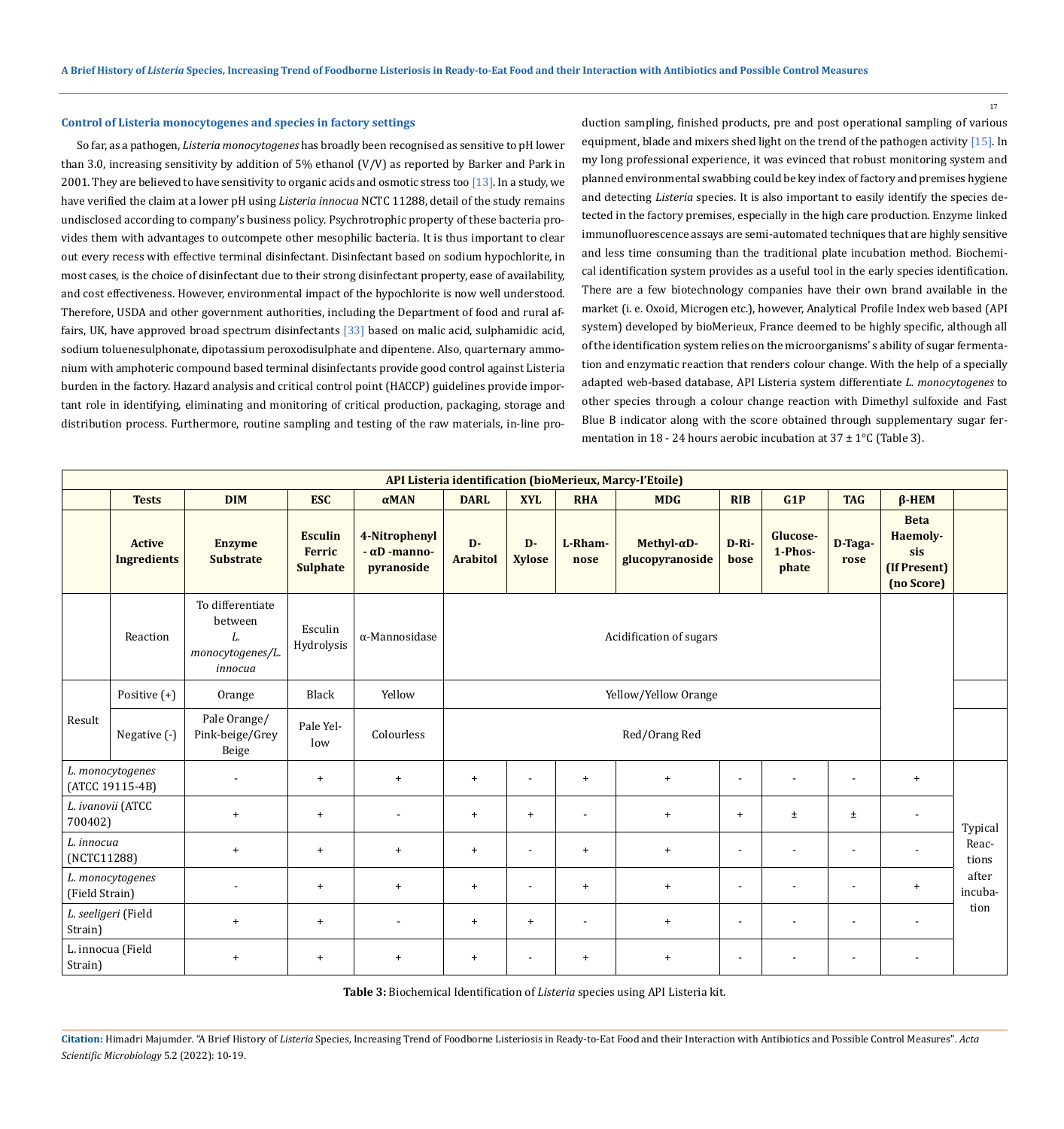Molecular techniques are now more readily available to determine possible sources of contamination, tracking the manufacturer facility and in the testing laboratory. One of the techniques called multi-locus sequence typing (MLST) pioneered by Maiden., *et al*. in 1998 is now readily available as ribosomal-MLST for extensive characterisation of microorganisms from the field to strain [22]. The gene cluster associated with the virulence of *L. monocytogenes* comprises of *prfA, plcA, hly, mpl, actA* and *plcB* genes [24]. Geographical tracking is also of the pathogen is also now possible through this molecular technique  $[25]$ . Many well-respected laboratories dedicated to food science are now providing reasonably priced commercial identification and characterisation service using automated molecular systems developed by various biotechnology companies.

# **Discussion and Conclusion**

Product recall is an expensive game for both manufacturer and retailer and the public health is even greater. Many years of personal experience in this sector have taught me that it is impossible to eliminate *Listeria* pathogen from the factory environment. Therefore, controlling the pathogen through proper risk assessment, monitoring, prompt identification capability and quality assurance are the key to minimise infections in the dynamic ready to eat food industry. It is also may be appropriate to mention as the pathogen is a major public health concern with significant clinical manifestations, high mortality rate and a widely variable incubation period between few days up to 90 days (WHO.int). Current legislation in the UK and in the EU (EC No. 2073/2005) does not explicitly require "Zero Tolerance" for the pathogen. It is deemed necessary to consider an amendment to the legislation and should address this *Listeria monocytogenes* by including it to the list of major food pathogens, in line with, thermotolerant *Camppylobacter* species, *E. coli* 0157 and VTEC producing strain, *Salmonella* species and *Vibrio cholerae*, which are categorised as "must be absent in food" (at least 25 g tested). All other species of the genus (Listeris), enumeration limit of between 10 – 100 colony forming unit per gram food may be retained as these are not deemed pathogenic to humans. The Food and Drug Administration (FDA) has revised its draft guidance in 2017 suggesting 100 cfu/g of Listeria limit for RTE food in which *L. monocytogenes* cannot grow [28]. The integrity and focus of the management system and its culture also influence the Listeria food safety of a company. A competent food safety team should comprise of individuals with proper training, look out for details and sharp senses to spot anomalies. The team thereby should have the freedom from conflict of interest of other departments and must be free from intimidation from the higher management. It is

also indeed necessary to monitor intrinsic molecular process of the microorganisms that renders them to become drug resistant and kept under constant scrutiny. In the wake of a greatest pandemic of human history alongside growing antibiotic resistance of various pathogens, it is now absolutely necessary to implement knowledge straight from the horse's mouth in to the manufacturing culture. As the COVID-19 pandemic infringed into everyday life until a proper treatment or effective vaccine is discovered, it is of utmost importance to concentrate on food chain safety to keep the hospitals less occupied with food borne outbreak. At the same time, it is immense necessary to ensure providing safe food to the table, where many vulnerable would need to survive on the supply of ready to eat foods alone.

### **Conflict of Interest**

The article is free from any conflict of interest. Solely written as a science enthusiast to communicate with the scientific community and for the betterment of the food safety.

# **Bibliography**

- 1. [Gibbons NE. "Listeria Pirie-Whom Does It Honor?"](https://www.microbiologyresearch.org/docserver/fulltext/ijsem/22/1/ijs-22-1-1.pdf?expires=1641536299&id=id&accname=guest&checksum=C47881D56EA9972F1C504FE34AFDDF8A) *Interna[tional Journal of Systematic Bacteriology](https://www.microbiologyresearch.org/docserver/fulltext/ijsem/22/1/ijs-22-1-1.pdf?expires=1641536299&id=id&accname=guest&checksum=C47881D56EA9972F1C504FE34AFDDF8A)* 22 (1972): 1-3.
- 2. [McLauchlin J. "The identification of Listeria species".](https://pubmed.ncbi.nlm.nih.gov/9498140/) *Interna[tional Journal of Food Microbiology](https://pubmed.ncbi.nlm.nih.gov/9498140/)* 38 (1997): 77-81.
- 3. [Nwaiwu O. "What are the recognized species of the genus Lis](https://www.ncbi.nlm.nih.gov/pmc/articles/PMC7656185/)teria?" *[Access Microbiology](https://www.ncbi.nlm.nih.gov/pmc/articles/PMC7656185/)* 2 (2020): 3-4.
- 4. Carlin CR., *et al.* ["Listeria cossartiae sp. Nov., listeria immobilis](https://pubmed.ncbi.nlm.nih.gov/33999788/)  [sp. nov., listeria portnoyi sp. nov. and listeria rustica sp. nov.,](https://pubmed.ncbi.nlm.nih.gov/33999788/)  [isolated from agricultural water and natural environments".](https://pubmed.ncbi.nlm.nih.gov/33999788/)  *[International Journal of Systematic and Evolutionary Microbi](https://pubmed.ncbi.nlm.nih.gov/33999788/)ology* [\(2021\): 71.](https://pubmed.ncbi.nlm.nih.gov/33999788/)
- 5. Jose´ A Va´zquez-Boland., *et al.* ["Listeria Pathogenesis and Mo](https://pubmed.ncbi.nlm.nih.gov/11432815/)lecular Virulence Determinants". *[Clinical Microbiology Reviews](https://pubmed.ncbi.nlm.nih.gov/11432815/)*  [\(2001\): 584-640.](https://pubmed.ncbi.nlm.nih.gov/11432815/)
- 6. [Welshimer HJ and Meredith AL. "Listeria murrayi. sp. n.: a Ni](https://www.microbiologyresearch.org/content/journal/ijsem/10.1099/00207713-21-1-3)[trate-Reducing Mannitol-Fermenting Listeria".](https://www.microbiologyresearch.org/content/journal/ijsem/10.1099/00207713-21-1-3) *International [Journal of Systematic Bacteriology](https://www.microbiologyresearch.org/content/journal/ijsem/10.1099/00207713-21-1-3)* 21 (1971): 3-7.
- 7. Rocourt J., *et al.* ["Assignment of Listeria grayi and Listeria mur](https://pubmed.ncbi.nlm.nih.gov/1736964/)[rayi to a single species, Listeria grayi, with a revised descrip](https://pubmed.ncbi.nlm.nih.gov/1736964/)tion of Listeria grayi". *[International Journal of Systematic Bac](https://pubmed.ncbi.nlm.nih.gov/1736964/)teriology* [42 \(1992\): 171-174.](https://pubmed.ncbi.nlm.nih.gov/1736964/)
- 8. Sallen B., *et al.* ["Comparative analysis of 16S and 23S rRNA se](https://pubmed.ncbi.nlm.nih.gov/8782674/)quences of Listeria species". *[International Journal of System](https://pubmed.ncbi.nlm.nih.gov/8782674/)atic Bacteriology* [46 \(1996\): 669-674.](https://pubmed.ncbi.nlm.nih.gov/8782674/)

**Citation:** Himadri Majumder*.* "A Brief History of *Listeria* Species, Increasing Trend of Foodborne Listeriosis in Ready-to-Eat Food and their Interaction with Antibiotics and Possible Control Measures". *Acta Scientific Microbiology* 5.2 (2022): 10-19.

18